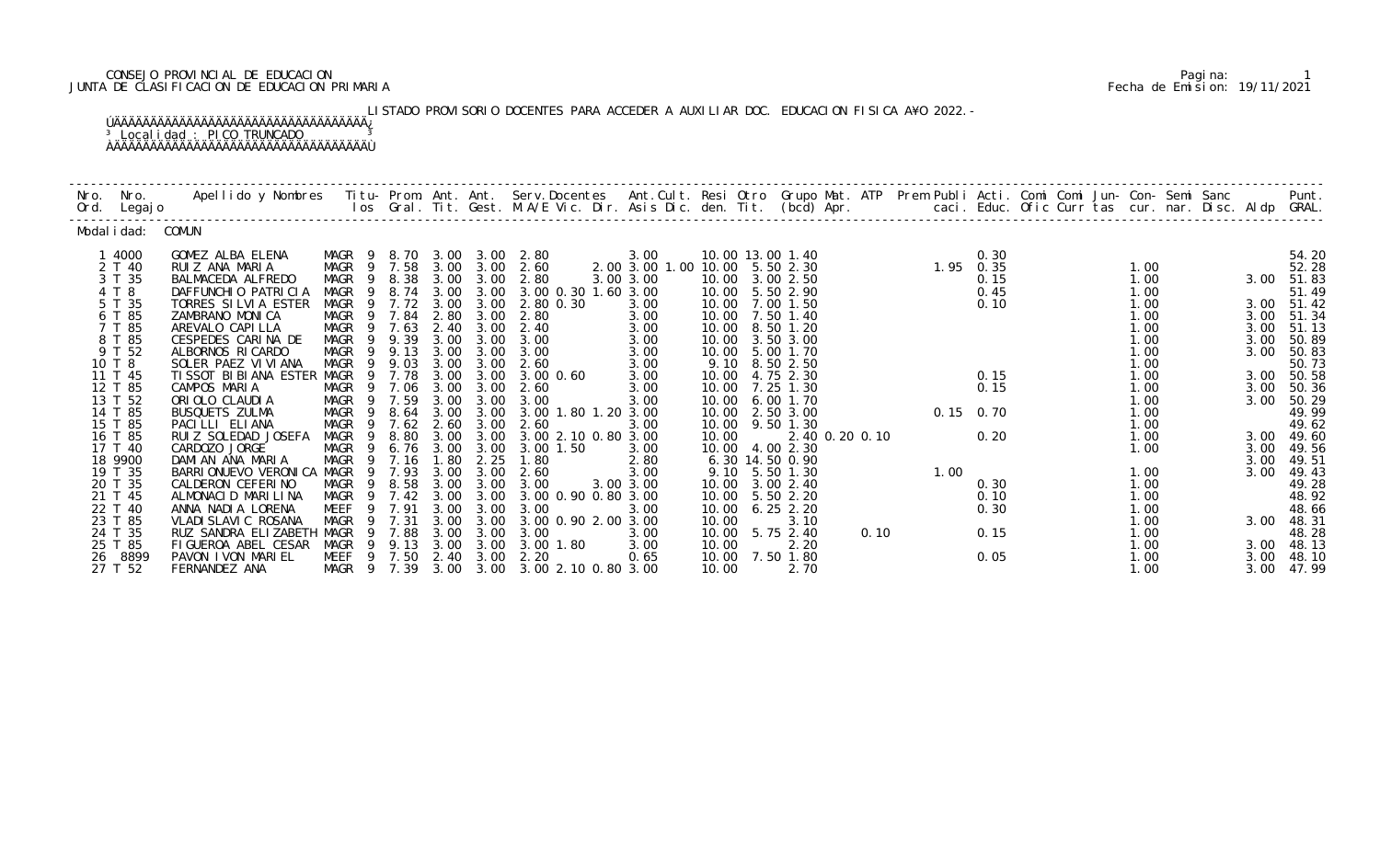## CONSEJO PROVINCIAL DE EDUCACION Pagina: 2 JUNTA DE CLASIFICACION DE EDUCACION PRIMARIA Fecha de Emision: 19/11/2021

# LISTADO PROVISORIO DOCENTES PARA ACCEDER A AUXILIAR DOC. EDUCACION FISICA A¥O 2022.-

| Nro.<br>Ord. | Nro.<br>Legaj o | Apellido y Nombres - Titu- Prom. Ant. Ant. Serv.Docentes - Ant.Cult. Resi Otro Grupo Mat. ATP Prem Publi Acti. Comi Comi Jun- Con- Semi Sanc - - - Punt.<br>Ios Gral. Tit. Gest. M.A/E Vic. Dir. Asis Dic. den. Tit. (bcd) Apr. - |                            |        |               |                |                                           |               |       |                         |  |      |      |      |  |                                                                                                                                                                                                                                                                                            |      |            |
|--------------|-----------------|-----------------------------------------------------------------------------------------------------------------------------------------------------------------------------------------------------------------------------------|----------------------------|--------|---------------|----------------|-------------------------------------------|---------------|-------|-------------------------|--|------|------|------|--|--------------------------------------------------------------------------------------------------------------------------------------------------------------------------------------------------------------------------------------------------------------------------------------------|------|------------|
|              | 28 T 35         | CASTA¥INO MARIA                                                                                                                                                                                                                   |                            |        |               |                | MAGR 9 7.55 3.00 3.00 1.60 1.20 0.80 3.00 |               |       | 10.00 5.50 1.40         |  | 0.10 |      |      |  | 0. 10<br>0. 10<br>0. 15<br>1. 00<br>1. 00<br>1. 00<br>1. 00<br>47. 5<br>1. 00<br>47. 5<br>47. 5<br>1. 00<br>47. 5<br>47. 5<br>47. 5<br>47. 5<br>47. 5<br>47. 5<br>47. 5<br>47. 5<br>47. 5<br>47. 5<br>47. 5<br>47. 5<br>47. 5<br>47. 5<br>47. 5<br>47. 5<br>47. 5<br>47. 5<br>47. 5<br>47. |      |            |
|              | 29 T 40         | VARGAS MARIA ROSARIO MAGR 9 8.35 3.00 3.00 2.80 2.70                                                                                                                                                                              |                            |        |               |                |                                           | 3.00          |       | 10.00 2.50 2.30         |  |      |      |      |  |                                                                                                                                                                                                                                                                                            |      |            |
|              | 30 T 35         | BARROSO CLAUDIA                                                                                                                                                                                                                   |                            |        |               |                | MAGR 9 7.22 3.00 3.00 3.00 0.60           | 3.00          |       | 10.00 2.25 2.30         |  |      |      |      |  |                                                                                                                                                                                                                                                                                            |      |            |
|              | 31 T 45         | DIAZ NORA ANDREA                                                                                                                                                                                                                  | MAGR 9 7.30 3.00 3.00 3.00 |        |               |                |                                           | 3.00          |       | 10.00 6.50 1.60         |  |      |      |      |  |                                                                                                                                                                                                                                                                                            |      |            |
|              | 32 T 8          | RODRI GUEZ MARI ANA                                                                                                                                                                                                               |                            |        |               |                | MAGR 9 7.85 3.00 3.00 3.00 1.50 0.80 3.00 |               |       | 10.00  1.25  3.00  0.50 |  |      |      |      |  |                                                                                                                                                                                                                                                                                            |      |            |
|              | 33 T 45         | MEDINA MARIA DEL                                                                                                                                                                                                                  |                            |        |               |                | MAGR 9 7.86 3.00 3.00 3.00 0.90           | 3.00          |       | 10.00 4.25 2.00         |  |      |      |      |  |                                                                                                                                                                                                                                                                                            |      |            |
|              | 34 T 52         | LLAMPA SENOVIA                                                                                                                                                                                                                    |                            |        |               |                | MAGR 9 6.04 3.00 3.00 3.00 2.10 0.80 3.00 |               | 10.00 | 2.90                    |  |      |      |      |  |                                                                                                                                                                                                                                                                                            |      |            |
|              | 35 T 7          | GOMEZ ROSA MALVA                                                                                                                                                                                                                  | MAGR 9                     |        |               | 8.86 3.00 3.00 | 2.40                                      | $1.20$ $1.43$ |       | 10.00 4.00 3.00         |  |      |      |      |  | 1.00                                                                                                                                                                                                                                                                                       |      | 46.89      |
|              | 36 T 52         | VARGAS CARLOS                                                                                                                                                                                                                     | MAGR<br>9                  |        |               | 8.66 3.00 3.00 | 2.60                                      | 1.15          |       | 10.00 4.00 1.30         |  |      |      |      |  | 1.00                                                                                                                                                                                                                                                                                       | 3.00 | 46.71      |
|              | 37 T 35         | ANCE MORENO ROSANA P MAGR 9                                                                                                                                                                                                       |                            |        |               |                | 8.29 3.00 3.00 3.00 0.30                  | 3.00          | 10.00 | 2.80                    |  |      |      | 0.25 |  | 1.00                                                                                                                                                                                                                                                                                       | 3.00 | 46.64      |
|              | 38 T 35         | CANALE JESSI CA                                                                                                                                                                                                                   | MAGR 9 8.22 3.00 3.00 3.00 |        |               |                |                                           | 3.00          |       | 10.00  1.50  1.70       |  |      |      | 0.15 |  | 1.00                                                                                                                                                                                                                                                                                       | 3.00 | 46.57      |
|              | 39 T 45         | ARGUMOZA MARIO ROQUE MAGR 9 7.73 3.00 3.00 3.00                                                                                                                                                                                   |                            |        |               |                |                                           | 3.00          |       | 10.00 3.75 2.90         |  |      |      | 0.10 |  | 1.00                                                                                                                                                                                                                                                                                       |      | 46.48      |
|              | 40 T 21         | GONZALO ANALIA                                                                                                                                                                                                                    | MEEF 9 7.72 3.00           |        |               | 3.00           | 3.00                                      | 3.00          |       | 10.00 3.00 3.00         |  |      |      | 0.75 |  | 1.00                                                                                                                                                                                                                                                                                       |      | 46.47      |
|              | 41 T 35         | CARRIZO LORENA                                                                                                                                                                                                                    | MAGR 9 8.14 1.40           |        |               | 1.75           | 1.40                                      | 3.00          |       | 10.00 10.00 0.70        |  |      |      | 0.05 |  | 1.00                                                                                                                                                                                                                                                                                       |      | 46.44      |
|              | 42 T 40         | PORFIRIO LUCIANA                                                                                                                                                                                                                  | MAGR 9 8.30                |        | 3.00          | 3.00           | 3.00 0.60                                 | 0.85          |       | 10.00 3.50 1.70         |  |      |      | 0.35 |  | 1.00                                                                                                                                                                                                                                                                                       | 2.00 | 46.30      |
|              | 43 T 52         | DIAZ DOJORTI ELIANA                                                                                                                                                                                                               | MAGR<br>- 9                | 8.19   |               | 3.00 3.00      | 3.00 1.50                                 | 3.00          |       | 10.00 2.00 2.50         |  |      |      |      |  | 1.00                                                                                                                                                                                                                                                                                       |      | 46.19      |
|              | 44 T 40         | PAEZ CAROLA ETHEL                                                                                                                                                                                                                 | MAGR<br>$\overline{9}$     |        | $6.22$ $3.00$ | 3.00           | 3.00                                      | 3.00          |       | 10.00 6.25 1.60         |  |      |      | 0.10 |  | 1.00                                                                                                                                                                                                                                                                                       |      | 46.17      |
|              | 45 T 85         | LOPEZ LUCIA ESTER                                                                                                                                                                                                                 | MAGR 9 7.48                |        | 3.00          | 3.00           | 3.00                                      | 3.00          |       | 10.00 4.75 1.90         |  |      |      |      |  | 1.00                                                                                                                                                                                                                                                                                       |      | 46.13      |
|              | 46 T 52         | MOLINA ROXANA                                                                                                                                                                                                                     | MAGR 9 7.64                |        | 2.80          | 3.00           | 2.80                                      | 3.00          |       | 10.00 2.25 1.40         |  |      |      | 0.10 |  | 1.00                                                                                                                                                                                                                                                                                       | 3.00 | 45.99      |
|              | 47 T 40         | ARANDA GRACI ELA                                                                                                                                                                                                                  | MAGR 9 7.61                |        |               |                | 3.00 3.00 3.00 2.40                       | 3.00          |       | 10.00  1.50  2.40       |  |      |      |      |  | 1.00                                                                                                                                                                                                                                                                                       |      | 45.91      |
|              | 48 T 8          | ANDRADE HERMINIA DEL MAGR 9 7.59                                                                                                                                                                                                  |                            |        | 3.00          | 3.00           | 3.00 0.90                                 | 3.00          | 10.00 | 3.00 2.00               |  |      |      | 0.15 |  | 1.00                                                                                                                                                                                                                                                                                       |      | 45.64      |
|              | 49 TAD 5        | SAJAMA NORA ADRIANA                                                                                                                                                                                                               | MAGR                       | 9 6.79 | 3.00          | 3.00           | 3.00                                      | 3.00          |       | 10.00  1.50  2.20  0.10 |  |      |      |      |  | 1.00                                                                                                                                                                                                                                                                                       | 3.00 | 45.59      |
|              | 50 T 52         | FERNANDEZ NELSON                                                                                                                                                                                                                  | MAGR 9 7.88                |        | 3.00          | 3.00           | 3.00                                      | 3.00          |       | 10.00  1.00  1.70       |  |      |      |      |  | 1.00                                                                                                                                                                                                                                                                                       | 3.00 | 45.58      |
|              | 51 T 40         | GOMEZ MARIA ANGELICA MAGR 9 7.53                                                                                                                                                                                                  |                            |        | 3.00          | 3.00           | 3.00                                      | 2.80          |       | 9.10 4.25 2.80          |  |      |      |      |  | 1.00                                                                                                                                                                                                                                                                                       |      | 45.48      |
|              | 52 T 45         | VI LLAFA¥EZ CECI LI A                                                                                                                                                                                                             | MAGR 9                     | 7.04   | 3.00          | 3.00           | $3.00$ 1.20                               | 3.00          | 10.00 | 3.00 2.20               |  |      |      |      |  | 1.00                                                                                                                                                                                                                                                                                       |      | 45.44      |
|              | 53 T 52         | ALDERETE RAMON                                                                                                                                                                                                                    | MAGR 9 6.75 3.00 3.00      |        |               |                | 3.00 0.90                                 | 3.00          | 10.00 | 2.60                    |  |      |      | 0.15 |  | 1.00                                                                                                                                                                                                                                                                                       |      | 3.00 45.40 |
|              | 54 T 40         | ARABEL DARIO MARCELO MAGR 9 7.92 2.80 3.00 3.00                                                                                                                                                                                   |                            |        |               |                |                                           | 3.00          |       | 10.00 4.00 1.50         |  |      |      | 0.15 |  | 1.00                                                                                                                                                                                                                                                                                       |      | 45.37      |
|              | 55 T 45         | MASH NADIA YAQUELIN MAGR 9 8.14 3.00 3.00 3.00                                                                                                                                                                                    |                            |        |               |                |                                           | 3.00          |       | 10.00 2.50 2.50         |  |      |      | 0.15 |  | 1.00                                                                                                                                                                                                                                                                                       |      | 45.29      |
|              | 56 T 40         | COLIBORO MONICA                                                                                                                                                                                                                   | MAGR 9 6.89 2.20 2.75      |        |               |                | 2.20                                      | 3.00          |       | 10.00 6.50 1.10 0.30    |  |      | 0.30 |      |  | 1.00                                                                                                                                                                                                                                                                                       |      | 45.24      |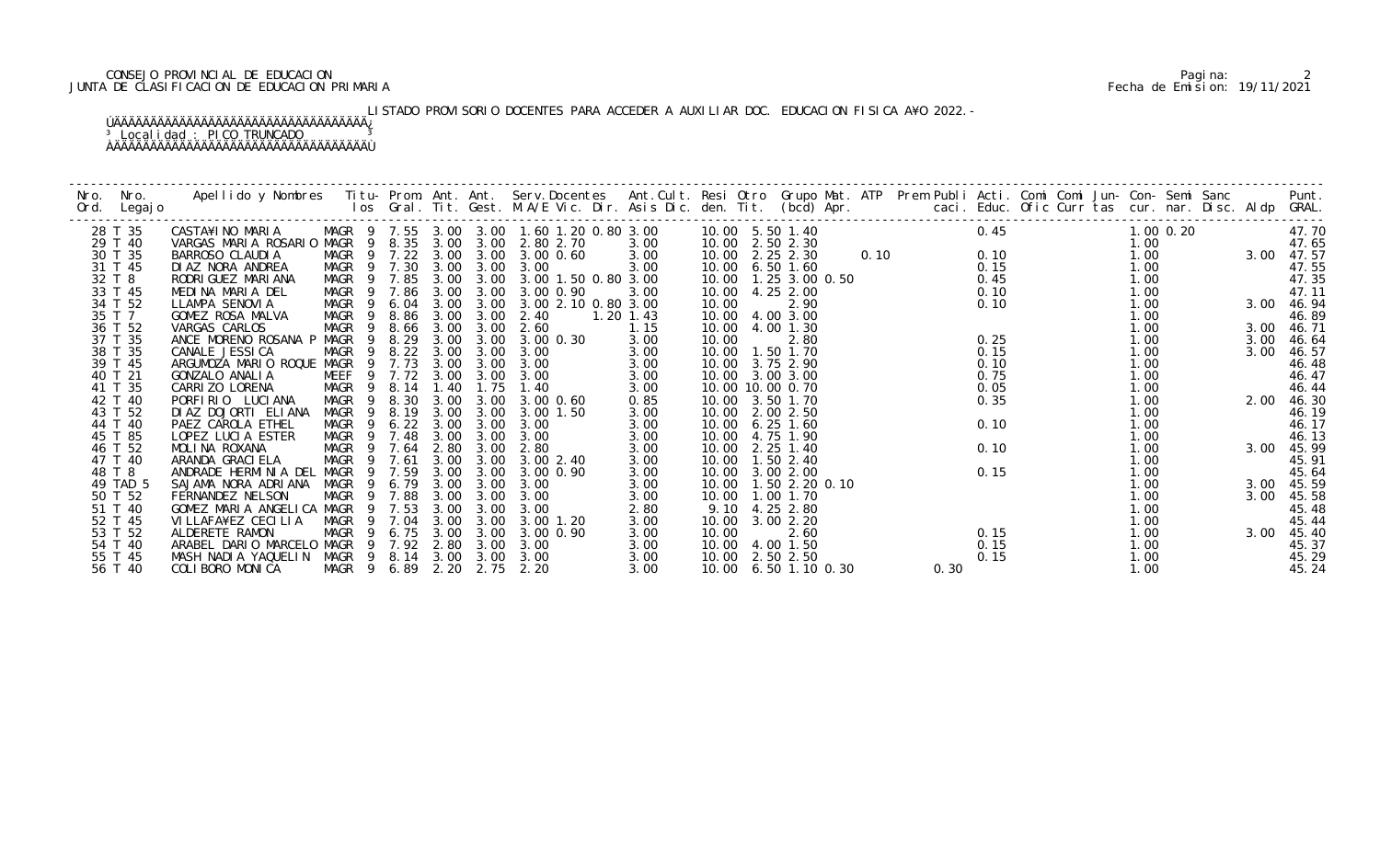## CONSEJO PROVINCIAL DE EDUCACION Pagina: 3 JUNTA DE CLASIFICACION DE EDUCACION PRIMARIA Fecha de Emision: 19/11/2021

# LISTADO PROVISORIO DOCENTES PARA ACCEDER A AUXILIAR DOC. EDUCACION FISICA A¥O 2022.-

| Nro.<br>Ord. | Nro.<br>Legaj o | Apellido y Nombres   Titu- Prom. Ant. Ant. Serv.Docentes   Ant.Cult. Resi Otro Grupo Mat. ATP  Prem Publi Acti. Comi Comi Jun- Con- Semi Sanc                   Punt.<br>Ios Gral. Tit. Gest. M.A/E Vic. Dir. Asis Dic. den. Tit. |                            |                        |           |                     |                                           |      |                      |                     |  |      |  |           |      |      |            |
|--------------|-----------------|-----------------------------------------------------------------------------------------------------------------------------------------------------------------------------------------------------------------------------------|----------------------------|------------------------|-----------|---------------------|-------------------------------------------|------|----------------------|---------------------|--|------|--|-----------|------|------|------------|
|              | 57 T 85         | SOSA MIRTA SOLEDAD                                                                                                                                                                                                                | MAGR 9 7.24 2.40 3.00 2.40 |                        |           |                     |                                           | 3.00 | 10.00 6.00 1.20      |                     |  |      |  | 1.00      |      |      | 45.24      |
|              | 58 T 52         | STUDER MARIO OSCAR                                                                                                                                                                                                                | MAGR 9 7.15 3.00 3.00 3.00 |                        |           |                     |                                           | 3.00 | 10.00                | 2.90                |  | 0.10 |  | 1.00      |      |      | 3.00 45.15 |
|              | 59 T 40         | SANCHEZ SILVIA                                                                                                                                                                                                                    |                            |                        |           |                     | MAGR 9 6.22 3.00 3.00 3.00 1.80           | 3.00 | 10.00                | 3.00                |  | 0.10 |  | 1.00      |      | 2.00 | 45.12      |
|              | 60 T 52         | FLORES ALBA BEATRIZ MAGR 9 7.60 3.00 3.00 3.00 1.50 1.20 3.00                                                                                                                                                                     |                            |                        |           |                     |                                           |      | 10.00  1.00  2.90    |                     |  | 0.40 |  | 1.00      | 1.50 |      | 45.10      |
|              | 61 T 52         | QUI ROGA MYRI AM ESTER MAGR 9 6.86 3.00 3.00 3.00 2.10                                                                                                                                                                            |                            |                        |           |                     |                                           | 3.00 | 10.00  1.00  3.00    |                     |  | 0.10 |  | 1.00      |      |      | 45.06      |
|              | 62 T 52         | FERNANDEZ ANGEL                                                                                                                                                                                                                   |                            |                        |           |                     | MAGR 9 7.39 3.00 3.00 3.00 0.60 2.40 3.00 |      | 10.00                | 2.60                |  |      |  | 1.00      |      |      | 44.99      |
|              | 63 T 52         | PAZ MARIA CRISTINA                                                                                                                                                                                                                | MAGR 9 7.50 3.00 3.00      |                        |           |                     | 3.00                                      | 3.00 | 10.00                | 2.40                |  |      |  | 1.00      |      |      | 3.00 44.90 |
|              | 64 T 8          | CARRI ZO SANDRA                                                                                                                                                                                                                   |                            |                        |           |                     | MAGR 9 6.12 3.00 3.00 3.00 1.20 1.60 3.00 |      | 10.00  1.00  2.80    |                     |  | 0.15 |  | 1.00      |      |      | 44.87      |
|              | 65 T 40         | ROSSI ANDREA FABIANA MAGR                                                                                                                                                                                                         | 9                          |                        |           |                     | 6.86 3.00 3.00 3.00 3.00                  | 3.00 | 10.00                | 3.00                |  |      |  | 1.00      |      |      | 44.86      |
|              | 66 TAD 5        | ARGUMOZA ANGELA                                                                                                                                                                                                                   | MAGR 9                     |                        |           | 6.59 3.00 3.00      | 3.00                                      | 3.00 | 10.00                | 3.00                |  | 0.20 |  | 1.00      |      |      | 3.00 44.79 |
|              | 67 T 35         | PANOZO GLORIA                                                                                                                                                                                                                     |                            |                        |           |                     | MAGR 9 7.54 3.00 3.00 3.00 1.80 0.40 3.00 |      | 10.00                | 2.60 0.30           |  |      |  | 1.00      |      |      | 44.64      |
|              | 68 T 45         | CASAS ROSA LILIANA                                                                                                                                                                                                                | MAGR 9 7.89                |                        |           | 3.00 3.00           | 3.00                                      | 3.00 | 10.00 2.00 2.40      |                     |  | 0.15 |  | 0.10 1.00 |      |      | 44.54      |
|              | 69 T 35         | ALBARRACIN VELIZ                                                                                                                                                                                                                  | MEEF 9 7.32 3.00 3.00 3.00 |                        |           |                     |                                           | 3.00 | 10.00                | 2.10                |  | 0.10 |  | 1.00      |      |      | 3.00 44.52 |
|              | 70 T 52         | PAI LLAMAN SUSANA                                                                                                                                                                                                                 | MAGR 9                     |                        | 7.65 3.00 | 3.00                | 3.00                                      | 3.00 | 10.00                | 1.70                |  | 0.10 |  | 1.00      |      | 3.00 | 44.45      |
|              | 71 T 85         | ARCE MARIA DANIELA                                                                                                                                                                                                                | MAGR 9 7.38                |                        | 2.40      | 3.00                | 2.40                                      | 3.00 | 10.00 5.00 1.20      |                     |  |      |  | 1.00      |      |      | 44.38      |
|              | 72 T 35         | HERBAS PABLO                                                                                                                                                                                                                      | MAGR 9 7.54 2.60 3.00      |                        |           |                     | 2.60                                      | 3.00 | 10.00  1.25  1.30    |                     |  |      |  | 1.00      |      |      | 3.00 44.29 |
|              | 73 T 35         | ARABEL RITA                                                                                                                                                                                                                       | MAGR                       | 9 7.36 3.00 3.00       |           |                     | 2.80                                      | 1.60 | 10.00 5.00 1.40      |                     |  | 0.10 |  | 1.00      |      |      | 44.26      |
|              | 74 T 85         | ROBLES SILVIA                                                                                                                                                                                                                     | MAGR                       | $\overline{9}$<br>6.06 | 3.00      | 3.00                | 3.00                                      | 3.00 | 10.00 4.00 2.20      |                     |  |      |  | 1.00      |      |      | 44.26      |
|              | 75 T 52         | SOSA MARIA EUGENIA                                                                                                                                                                                                                | MAGR 9 7.18                |                        | 1.80      | 2.50                | 2.00                                      | 3.00 | 10.00 3.75 1.00      |                     |  |      |  | 1.00      |      |      | 3.00 44.23 |
|              | 76 T 35         | SULETA LUZ ALEJANDRA MAGR                                                                                                                                                                                                         |                            | 9 7.61                 |           | 3.00 3.00           | 3.00                                      | 2.95 | 10.00 2.50 1.90 0.10 |                     |  | 0.15 |  | 1.00      |      |      | 44.21      |
|              | 77 T 85         | BUSCAROLO ALEJANDRA                                                                                                                                                                                                               | MEEF                       | 9 7.58                 | 3.00      | 3.00                | 3.00                                      | 3.00 | 10.00                | 1.60                |  |      |  | 1.00      |      |      | 3.00 44.18 |
|              | 78 T 40         | VELASQUEZ MARTINA                                                                                                                                                                                                                 | MAGR 9                     | 6.81                   | 3.00      | 3.00                | 3.00                                      | 2.60 | 10.00 4.00 1.70      |                     |  |      |  | 1.00      |      |      | 44.11      |
|              | 79 8862         | PAVON YANINA ESTER                                                                                                                                                                                                                | MAGR 9 8.03                |                        | 2.80      | 3.00                | 2.40                                      | 2.65 | 10.00 5.00 1.20      |                     |  |      |  |           |      |      | 44.08      |
|              | 80 T 52         | MANSILLA CECILIA                                                                                                                                                                                                                  | MAGR 9 7.57                |                        | 2.20      | 2.75                | 2.20                                      | 3.00 | 10.00 2.00 1.10 0.20 |                     |  |      |  | 1.00      |      |      | 3.00 44.02 |
|              | 81 TAD 5        | MORENO YOLANDA DEL                                                                                                                                                                                                                | MAGR                       | $\overline{9}$         |           | 5.94 3.00 3.00 3.00 |                                           | 3.00 | 10.00                | 3.00                |  | 0.05 |  | 1.00      |      | 3.00 | 43.99      |
|              | 82 T 8          | SEGOVIA SILVIA                                                                                                                                                                                                                    | MAGR                       | $\overline{9}$         | 8.70 3.00 | 3.00                | 2.80                                      | 2.15 | 9.80                 | 1.40                |  |      |  | 1.00      |      | 3.00 | 43.85      |
|              | 83 T 45         | GATICA LLANOS KARINA MAGR 9 8.50 3.00 3.00                                                                                                                                                                                        |                            |                        |           |                     | 3.00                                      | 3.00 |                      | 9.80 1.00 1.90 0.50 |  | 0.10 |  | 1.00      |      |      | 43.80      |
|              | 84 T 52         | VARELA ANALIA                                                                                                                                                                                                                     | MAGR 9 7.54 3.00 3.00      |                        |           |                     | 3.00                                      | 3.00 | 10.00 2.25 2.00      |                     |  |      |  | 1.00      |      |      | 43.79      |
|              | 85 8760         | FIGUEROA MARIA                                                                                                                                                                                                                    | MAGR 9 7.41 3.00 3.00 3.00 |                        |           |                     |                                           | 3.00 |                      | 8.40 3.75 2.20      |  |      |  | 1.00      |      |      | 43.76      |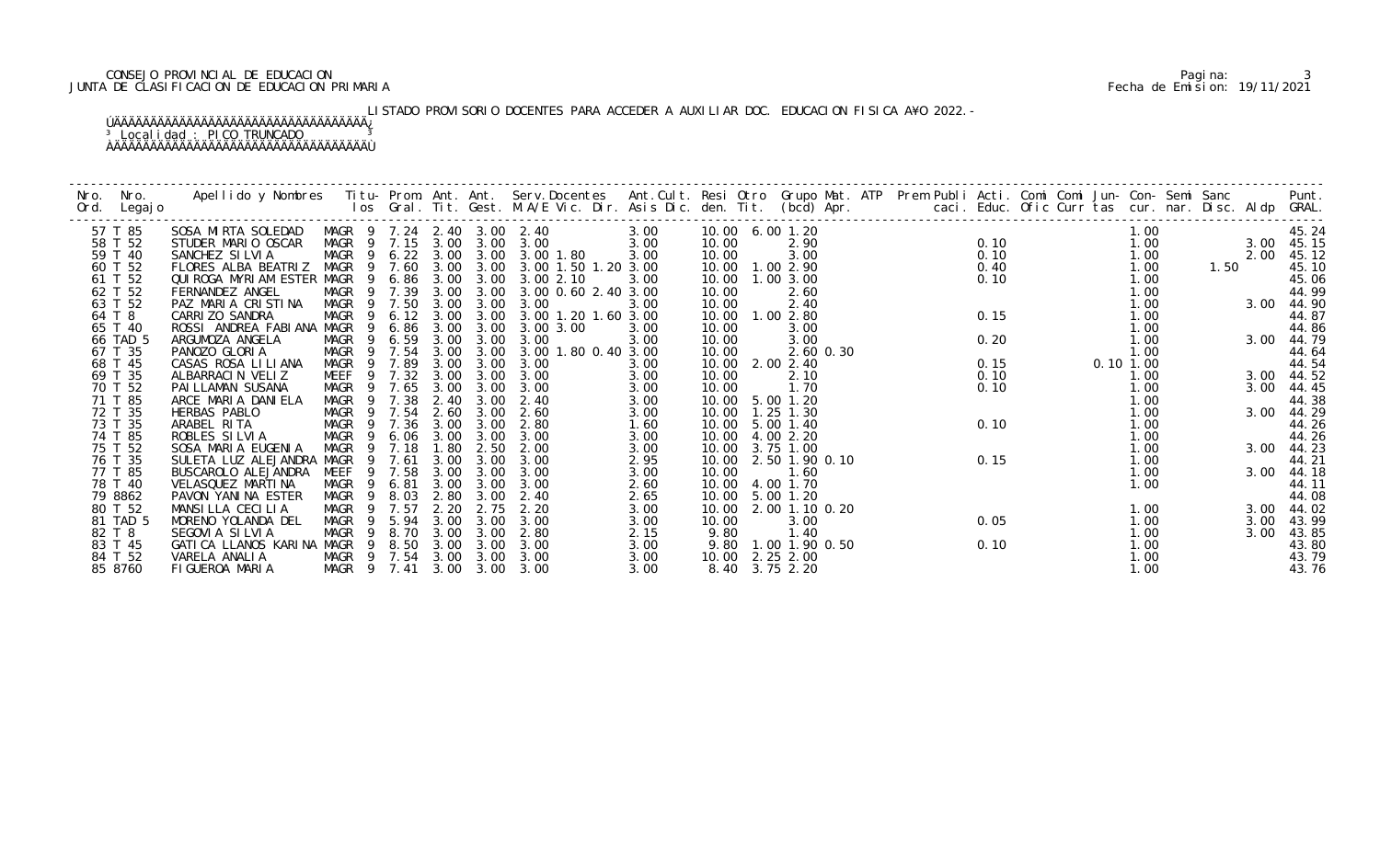## CONSEJO PROVINCIAL DE EDUCACION Pagina: 4 JUNTA DE CLASIFICACION DE EDUCACION PRIMARIA Fecha de Emision: 19/11/2021

# LISTADO PROVISORIO DOCENTES PARA ACCEDER A AUXILIAR DOC. EDUCACION FISICA A¥O 2022.-

| Nro. | Nro.               | Apellido y Nombres - Titu- Prom. Ant. Ant. Serv.Docentes - Ant.Cult. Resi Otro Grupo Mat. ATP - Prem Publi Acti. Comi Comi Jun- Con- Semi Sanc - - - - Punt.<br>Ios Gral. Tit. Gest. M.A/E Vic. Dir. Asis Dic. den. Tit. (bcd) Ap |                     |                            |              |              |                   |              |                 |                      |      |      |      |      |      |                |
|------|--------------------|-----------------------------------------------------------------------------------------------------------------------------------------------------------------------------------------------------------------------------------|---------------------|----------------------------|--------------|--------------|-------------------|--------------|-----------------|----------------------|------|------|------|------|------|----------------|
|      | Ord. Legajo        |                                                                                                                                                                                                                                   |                     |                            |              |              |                   |              |                 |                      |      |      |      |      |      |                |
|      | 86 T 52            | GI GENA SERGI O                                                                                                                                                                                                                   |                     | MAGR 9 7.76 3.00 3.00 2.60 |              |              |                   | 3.00         |                 |                      |      |      |      | 1.00 |      | 2.00 43.66     |
|      | 87 T 35            | SANTI BA¥EZ GONZALEZ                                                                                                                                                                                                              |                     | MAGR 9 7.97 3.00 3.00      |              |              | 3.00              | 3.00         |                 | 10.00 2.00 1.50      |      |      | 0.10 | 1.00 |      | 43.57          |
|      | 88 T 8             | GONZALEZ SOFIA DEL                                                                                                                                                                                                                |                     | MAGR 9 7.42 3.00           |              | 3.00         | 3.00              | 3.00         |                 | 10.00 2.50 1.60      |      |      |      | 1.00 |      | 43.52          |
|      | 89 505             | JARA NORMA BEATRIZ                                                                                                                                                                                                                |                     | MAGR 9 7.77                | 3.00         | 3.00         | 2.20              | 3.00         |                 | 10.00 3.00 1.10 0.90 |      | 0.30 |      |      |      | 43.27          |
|      | 90 T 8             | GARBOWSKI SONIA                                                                                                                                                                                                                   | MAGR 9 7.91         |                            |              | 3.00 3.00    | 3.00 1.50         | 2.25         | 10.00           | 2.50                 |      | 0.10 |      | 1.00 |      | 43.26          |
|      | 91 T45             | VAZQUEZ GRETA CAROLA MAGR 9 8.40                                                                                                                                                                                                  |                     |                            | 1.80         | 2.25         | 2.00              | 2.80         |                 | 10.00 5.00 1.00      |      |      |      | 1.00 |      | 43.25          |
|      | 92 TAD 5           | GOMEZ CINTIA PAOLA                                                                                                                                                                                                                |                     | MAGR 9 9.05                | 2.20         | 2.25         | 2.00              | 1.60         | 7.00            | 3.00 2.00            | 0.10 |      |      | 2.00 |      | 3.00 43.20     |
|      | 93 0475            | HERNANDEZ CLAUDIA                                                                                                                                                                                                                 |                     | MEEF 9 7.76                | 3.00         | 3.00         | 2.80              | 3.00         | 10.00           | 3.00                 |      | 1.55 |      |      |      | 43.11          |
|      | 94 T 52            | LAYUS HECTOR MARCELO MAGR                                                                                                                                                                                                         |                     | 9 7.05                     | 3.00         | 3.00         | 3.00              | 2.15         | 10.00           | 1.70                 |      |      |      | 1.00 | 3.00 | 42.90          |
|      | 95 TAD 5           | ARGUMOZA VANESA                                                                                                                                                                                                                   |                     | MAGR 9 7.83                | 2.60         | 2.75         | 2.00              | 3.00         |                 | 7.70 2.50 1.10       | 0.10 | 0.10 |      | 1.00 | 3.00 | 42.68          |
|      | 96 T 52            | MARCOVICH SILVIA                                                                                                                                                                                                                  |                     | MAGR 9 6.16                | 1.60         | 1.75         | 1.60              | 1.20         | 10.00 6.50 0.80 |                      |      |      |      | 1.00 | 3.00 | 42.61          |
|      | 97 T 8             | ORME¥O JORGE NICOLAS MAGR 9 7.09                                                                                                                                                                                                  |                     |                            | 3.00         | 3.00         | 3.00              | 1.20 3.00    | 9.80            | 2.40                 |      |      |      | 1.00 |      | 42.49          |
|      | 98 0038            | CRIVELLI MARIA LAURA MEEF                                                                                                                                                                                                         |                     | 9 7.00                     | 3.00         | 3.00         | 3.00              | 3.00         | 10.00           | 2.25 1.60            |      | 0.35 |      |      |      | 42.20          |
|      | 99 6934            | PEREZ NATALIA                                                                                                                                                                                                                     | MAGR                | 9 8.93                     | 3.00         | 3.00         | 0.80              | 3.00         | 10.00           | 3.75 0.40            |      | 0.30 |      |      |      | 42.18          |
|      | 100 T 8            | SIGLER NORMA SOLEDAD MAGR                                                                                                                                                                                                         |                     | 9 8.05                     | 1.40         | 1.75         | 1.50              | 2.85         |                 | 8.40 4.50 0.70       |      |      |      | 1.00 |      | 3.00 42.15     |
|      | 101 T 52           | BARQUIN MARIA DEL                                                                                                                                                                                                                 | MAGR                | 9 7.75                     | 3.00         | 3.00         | 3.00              | 2.00         |                 | 10.00  1.50  1.90    |      |      |      | 1.00 |      | 42.15          |
|      | 102 10248          | DELGADO ANDREA DEL                                                                                                                                                                                                                | MAGR<br>- 9         | 8.05                       | 1.40         | 2.00         | 1.60              | 1.90         | 10.00           | 4.00 0.70            |      |      |      |      | 3.00 | 41.65          |
|      | 103 T 40           | DELGADO MAURICIO                                                                                                                                                                                                                  | MEEF                | 9 7.51                     | 3.00         | 3.00         | 3.00              | 3.00         | 10.00           | 2.00                 |      |      |      | 1.00 |      | 41.51          |
|      | 104 4258           | GONZALEZ SUSANA                                                                                                                                                                                                                   | MAGR                | 9 8.27                     | 3.00         | 3.00<br>3.00 | 2.00              | 3.00         | 10.00           | 1.75 1.00 0.40       |      | 0.05 |      | 1.00 |      | 41.47          |
|      | 105 T 8<br>106 T 8 | ARCE PATRICIA ESTER<br>AHUMADA CLAUDIA                                                                                                                                                                                            | MAGR<br>MAGR<br>- 9 | 9 7.36<br>6.61             | 3.00<br>3.00 | 3.00         | 3.00<br>3.00 0.90 | 3.00         | 10.00<br>10.00  | 2.00<br>2.90 0.70    |      | 0.10 |      | 1.00 |      | 41.46<br>41.46 |
|      | 107 5210           | CUEVAS CLAUDIA                                                                                                                                                                                                                    |                     | MAGR 9 7.30                | 3.00         | 3.00         | 3.00              | 1.35<br>3.00 | 10.00           | 1.25 1.90            |      |      |      |      |      | 41.45          |
|      | 108 T 40           | VI LLEGAS ROMI NA                                                                                                                                                                                                                 | MAGR                | 9 8.21                     | 2.60         | 2.75         | 2.60              | 2.90         | 10.00           | 1.00 1.30            |      |      |      | 1.00 |      | 41.36          |
|      | 109 T 45           | GONZALEZ CRISTIAN                                                                                                                                                                                                                 | MAGR<br>- 9         | 7.40                       | 2.60         | 3.00         | 2.70              | 1.70         | 10.00           | 2.50 1.30            |      |      |      | 1.00 |      | 41.20          |
|      | 110 10112          | YACANTE WALDO ARBUES                                                                                                                                                                                                              | MAGR<br>9           | 7.92                       | 1.60         | 2.00         | 1.60              | 1.25         | 10.00           | 4.00 0.80            |      |      |      |      | 3.00 | 41.17          |
|      | 111 6667           | ASTRADA MARIANA                                                                                                                                                                                                                   | MAGR                | 9 8.45                     | 3.00         | 3.00         | 3.00              | 0.25         | 10.00           | 2.75 1.70            |      |      |      |      |      | 41.15          |
|      | 112 T 35           | FLORES SILVIA                                                                                                                                                                                                                     |                     | MAGR 9 6.88                |              | 3.00 3.00    | 3.00              | 3.00         | 10.00           | 2.20                 |      |      |      | 1.00 |      | 41.08          |
|      | 113 T 35           | OJEDA CARLOS                                                                                                                                                                                                                      |                     | MAGR 9 7.56 2.80 3.00      |              |              | 2.80              | 1.55         |                 | 10.00  1.50  1.40    | 0.10 | 0.25 |      | 1.00 |      | 40.96          |
|      | 114 3688           | FIGUEROA IRIS MARIA MAGR 9 6.66 3.00 3.00                                                                                                                                                                                         |                     |                            |              |              | 3.00              | 3.00         | 10.00           | 2.20                 |      |      |      | 1.00 |      | 40.86          |
|      |                    |                                                                                                                                                                                                                                   |                     |                            |              |              |                   |              |                 |                      |      |      |      |      |      |                |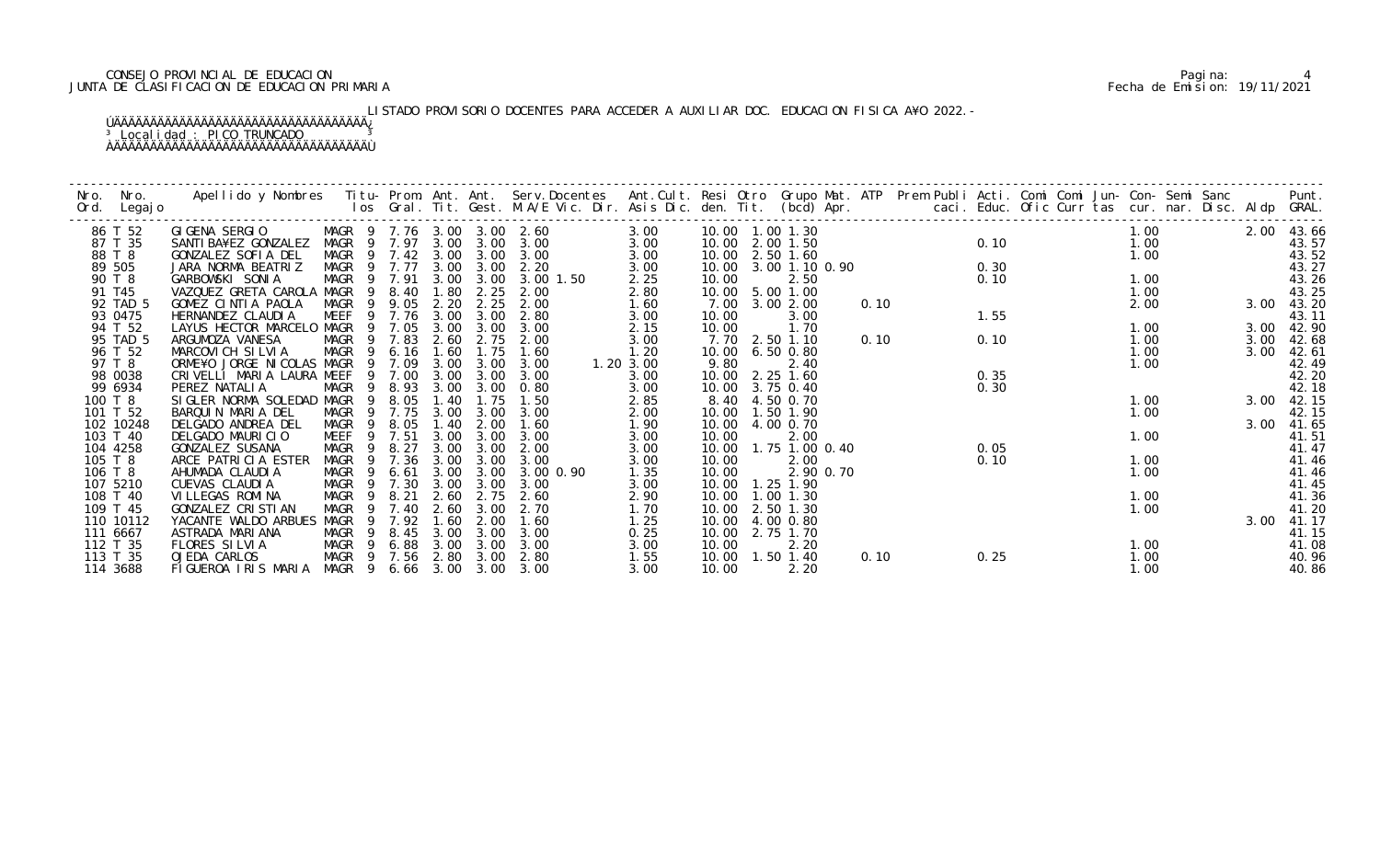## CONSEJO PROVINCIAL DE EDUCACION Pagina: 5 JUNTA DE CLASIFICACION DE EDUCACION PRIMARIA Fecha de Emision: 19/11/2021

# LISTADO PROVISORIO DOCENTES PARA ACCEDER A AUXILIAR DOC. EDUCACION FISICA A¥O 2022.-

| Nro.     | Nro.<br>Ord. Legajo  | Apellido y Nombres Titu- Prom. Ant. Ant. Serv.Docentes Ant.Cult. Resi Otro Grupo Mat. ATP Prem Publi Acti. Comi Comi Jun- Con- Semi Sanc Punt.<br>Ios Gral. Tit. Gest. M.A/E Vic. Dir. Asis Dic. den. Tit. (bcd) Apr. |                            |                        |              |                   |                                    |              |                |      |                                   |  |                                                                        |      |  |              |                  |            |                |
|----------|----------------------|-----------------------------------------------------------------------------------------------------------------------------------------------------------------------------------------------------------------------|----------------------------|------------------------|--------------|-------------------|------------------------------------|--------------|----------------|------|-----------------------------------|--|------------------------------------------------------------------------|------|--|--------------|------------------|------------|----------------|
|          | 115 T 85             | ALMEIDA PATRICIA                                                                                                                                                                                                      | MAGR 9 7.84 3.00           |                        |              |                   | MAGR 9 7.22 2.80 2.25 1.80         | 3.00         |                |      | 6.30 3.50 0.90<br>10.00 2.50 0.60 |  | $\begin{array}{ccc}\n 0 & 1.7 \\  20 & 1 \\  2.50 & 0.75\n\end{array}$ |      |  | 1.00         |                  |            | 3.00 40.77     |
|          | 116 T 35<br>117 T 40 | CASAS RAUL HERNAN<br>FILIPIGH MAGDALENA                                                                                                                                                                               | MAGR 9 7.29                |                        |              |                   | $1.25$ 1.30<br>3.00 3.00 2.20 0.30 | 1.20<br>3.00 |                |      | 9.10 1.50 1.20                    |  |                                                                        |      |  | 1.00<br>1.00 |                  | 3.00       | 40.69<br>40.59 |
|          | 118 T 35             | RUFINO VALERIA                                                                                                                                                                                                        | MAGR 9 7.70                |                        |              | $3.00 \quad 3.00$ | 3.00                               | 0.65         |                |      | 10.00  1.50  1.60                 |  |                                                                        |      |  |              |                  |            | 40.55          |
| 119 T 8  |                      | CORVALAN MYRIAM                                                                                                                                                                                                       |                            |                        |              |                   | MAGR 9 6.44 3.00 3.00 3.00         | 3.00         |                |      | 9.10 0.50 2.50                    |  |                                                                        |      |  |              | $1.00$<br>$1.00$ |            | 40.54          |
|          | 120 0693             | PALACIOS ARNALDO                                                                                                                                                                                                      | MEEF                       | 6.57<br>- 9            | 3.00         | 3.00              | 2.80                               | 3.00         |                |      | 10.00  1.00  1.40                 |  |                                                                        |      |  |              |                  |            | 40.52          |
|          | 121 T 85             | ALBORNOZ ROSSANA                                                                                                                                                                                                      | MAGR 9 7.66                |                        | 2.00         | 2.50              | 2.00                               | 2.75         |                |      | 7.00 5.50 1.00                    |  |                                                                        |      |  |              | 1.00             |            | 40.41          |
|          | 122 T 40             | PEREZ CELESTE                                                                                                                                                                                                         | MAGR 9 7.42 2.40           |                        |              | 3.00              | 2.40                               | 2.50         | 8.40           |      | 1.20                              |  |                                                                        |      |  | 1.00         |                  | 3.00 40.32 |                |
|          | 123 T 40             | ORELLANA RAQUEL                                                                                                                                                                                                       | MAGR                       | 9 7.87                 | 3.00         | 3.00              | 3.00                               | 1.90         | 10.00          |      | 1.50                              |  |                                                                        |      |  | 1.00         |                  |            | 40.27          |
| 124 T 8  |                      | LOPEZ TOLEDO                                                                                                                                                                                                          | MAGR 9                     | 8.90                   | 1.60         | 2.00              | 1.50                               | 2.90         | 5.60           |      | 6.75 0.70                         |  |                                                                        |      |  | 1.00         |                  |            | 39.95          |
|          | 125 7781             | ALVAREZ MARIA                                                                                                                                                                                                         | MEEF                       | 9 8.35                 | 3.00         | 3.00              | 1.40                               | 1.95         |                |      | 9.10 1.50 1.50                    |  |                                                                        | 0.05 |  | 1.00         |                  |            | 39.85          |
|          | 126 0474<br>127 6442 | SOSA LUIS ALEJANDRO<br>DI AZ VI CTOR ARI EL                                                                                                                                                                           | MEEF 9 7.79<br>MEEF 9 7.94 |                        | 3.00<br>3.00 | 3.00<br>3.00      | 2.80<br>1.80                       | 2.75<br>3.00 | 10.00<br>10.00 |      | 1.40<br>0.90                      |  |                                                                        |      |  | 1.00         |                  |            | 39.74          |
|          | 128 T 40             | NI CCOLAI LORENA                                                                                                                                                                                                      | MAGR 9 7.76                |                        | 2.20         | 2.75              | 2.20                               | 3.00         |                |      | 7.70 2.50 1.10                    |  |                                                                        |      |  | 1.00         |                  |            | 39.64<br>39.21 |
|          | 129 0124             | TOLEDO MARIA ROSA                                                                                                                                                                                                     | MAGR 9 5.56                |                        | 3.00         | 3.00              | 3.00                               | 0.40 3.00    | 10.00          |      | 2.10                              |  |                                                                        | 0.10 |  |              |                  |            | 39.16          |
|          | 130 T 45             | VARAS ROMINA DEL                                                                                                                                                                                                      | MAGR 9 7.29                |                        | 1.60         | 2.00              | 1.70                               | 3.00         |                |      | 10.00 2.50 0.80                   |  |                                                                        |      |  | 1.00         |                  |            | 38.89          |
|          | 131 10699            | DI AZ RAQUEL DEL                                                                                                                                                                                                      | MAGR                       | 8.77<br>$\overline{9}$ | 1.60         | 1.75              | 1.40                               | 2.50         |                |      | 4.90 5.25 0.70                    |  |                                                                        |      |  |              |                  | 3.00       | 38.87          |
|          | 132 10875            | <b>GOROSI TO SUSANA</b>                                                                                                                                                                                               | MAGR                       | $\overline{9}$<br>7.89 | 2.00         | 1.75              | 1.40                               | 2.95         | 4.20           |      | 5.50 0.70                         |  |                                                                        |      |  |              |                  | 3.00       | 38.39          |
| 133 T 8  |                      | LEGUI ZA LEONARDO                                                                                                                                                                                                     | MAGR                       | 6.85<br>- 9            | 3.00         | 2.75              | 2.20                               | 3.00         | 7.70           |      | $1.25$ $1.10$                     |  |                                                                        |      |  | 1.00         |                  |            | 37.85          |
|          | 134 7325             | PALACIOS GLADYS                                                                                                                                                                                                       | MAGR                       | 9 6.59                 | 3.00         | 3.00              |                                    | 3.00         | 10.00          | 3.00 |                                   |  |                                                                        |      |  |              |                  |            | 37.59          |
|          | 135 7455             | MELIN RUBEN DARIO                                                                                                                                                                                                     | MEEF 9 7.61                |                        | 3.00         | 3.00              | 0.80                               | 2.95         | 10.00          |      | 0.40                              |  |                                                                        | 0.65 |  |              |                  |            | 37.41          |
| 136 T 8  |                      | SUAREZ SONIA DEL                                                                                                                                                                                                      | MAGR 9                     | 8.63                   | 3.00         | 2.75              | 3.00                               | 1.35         | 7.00           |      | 1.50                              |  |                                                                        | 0.10 |  | 1.00         |                  |            | 37.33          |
|          | 137 10582            | DOMI NGUEZ MARTA                                                                                                                                                                                                      | MAGR 9                     | 8.15                   | 1.40         | 1.75              | 1.60                               | 2.55         |                |      | 4.90 4.00 0.80                    |  |                                                                        |      |  |              |                  | 3.00       | 37.15          |
| 138 7761 |                      | OJEDA LUIS MIGUEL                                                                                                                                                                                                     | <b>MEEF</b>                |                        | 9 6.72 2.80  | 3.00              | 1.70                               | 2.35         | 10.00          |      | 0.80                              |  |                                                                        | 0.70 |  |              |                  |            | 37.07          |
|          | 139 8266<br>140 9771 | TUBIO CAROLA NATACHA MEEF<br>LAMAS NATALIA                                                                                                                                                                            |                            | 6.84<br>9<br>9 7.78    | 2.60         | 3.00<br>2.50      | 2.00<br>1.60                       | 2.10         | 10.00          |      | $0.50$ 1.00                       |  |                                                                        |      |  |              |                  | 3.00       | 37.04          |
|          | 141 11695            | DURE NANCY ELIZABETH MAGR 9 7.49                                                                                                                                                                                      | MAGR                       |                        | 2.00<br>2.20 | 1.25              | 1.60                               | 0.15<br>2.65 | 10.00          |      | 0.80<br>3.50 5.25 0.80            |  |                                                                        |      |  |              |                  | 3.00       | 36.83<br>36.74 |
|          | 142 10351            | SALDIS SUSAN                                                                                                                                                                                                          | MAGR 9 7.60 1.60           |                        |              | 2.00              | 1.60                               | 3.00         |                |      | 5.60 5.50 0.80                    |  |                                                                        |      |  |              |                  |            | 36.70          |
|          | 143 7677             | RODRI GUEZ SONI A                                                                                                                                                                                                     | MAGR 9 6.68 3.00 3.00      |                        |              |                   | 3.00                               | 0.40         | 10.00          |      | 1.50                              |  |                                                                        |      |  |              |                  |            | 36.58          |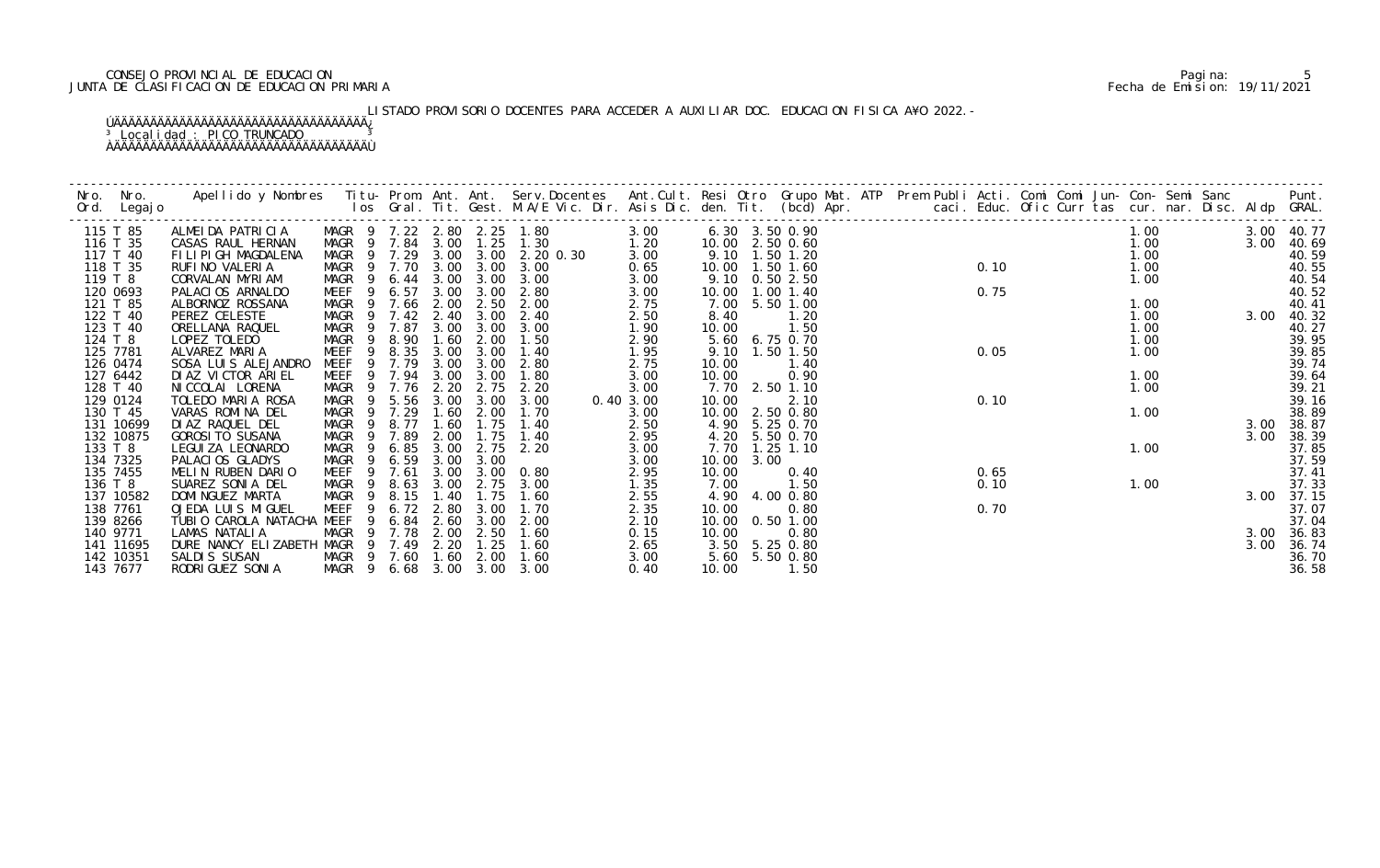## CONSEJO PROVINCIAL DE EDUCACION Pagina: 6 JUNTA DE CLASIFICACION DE EDUCACION PRIMARIA Fecha de Emision: 19/11/2021

# LISTADO PROVISORIO DOCENTES PARA ACCEDER A AUXILIAR DOC. EDUCACION FISICA A¥O 2022.-

| Nro. | Nro.<br>Ord. Legajo      | Apellido y Nombres Titu- Prom. Ant. Ant. Serv.Docentes Ant.Cult. Resi Otro Grupo Mat. ATP Prem Publi Acti. Comi Comi Jun- Con- Semi Sanc Punt.<br>Ios Gral. Tit. Gest. M.A/E Vic. Dir. Asis Dic. den. Tit. (bcd) Apr. |                                                          |                        |              |              |                |              |               |                                      |      |  |        |  |      |  |      |                |
|------|--------------------------|-----------------------------------------------------------------------------------------------------------------------------------------------------------------------------------------------------------------------|----------------------------------------------------------|------------------------|--------------|--------------|----------------|--------------|---------------|--------------------------------------|------|--|--------|--|------|--|------|----------------|
|      | 144 7760                 | SILVA JUAN MANUEL                                                                                                                                                                                                     | MEEF 9 6.85 2.60 3.00 1.60<br>MAGR 9 6.98 3.00 2.50 1.80 |                        |              |              |                | 2.65         | 10.00         | 0.80                                 |      |  | 0.05   |  |      |  |      | 36.55          |
|      | 145 10021<br>146 T 8     | BRI ZUELA FRANCI SCO                                                                                                                                                                                                  |                                                          |                        |              |              | $1.50 \t 0.60$ | 1.75<br>0.15 |               | 6.30 1.00 0.90                       |      |  | $1.00$ |  |      |  |      | 3.00 36.23     |
|      | 147 7460                 | GUTI ERREZ ADA<br>EHIJOS MONICA LORENA MAGR                                                                                                                                                                           | MEEF                                                     | 9 8.06 1.60<br>9 7.18  | 3.00         | 2.00         | 1.60           | 1.35         |               | 10.00 4.00 0.30<br>10.00  1.25  0.80 |      |  |        |  |      |  |      | 36.21<br>36.18 |
|      | 148 T 8/35               | CABRERA ALFREDO                                                                                                                                                                                                       | MEEF                                                     | 9 6.72 3.00            |              |              | 2.50 3.00      | $0.40$ 1.25  | 7.00          | 2.10                                 |      |  |        |  | 1.00 |  |      | 35.97          |
|      | 149 T 8                  | FERNANDEZ NOELIA                                                                                                                                                                                                      | MAGR<br>$\overline{9}$                                   | 8.18                   | 3.00         | 1.75         | 1.40           | 3.00         | 4.90          | 3.00 0.70                            |      |  |        |  | 1.00 |  |      | 35.93          |
|      | 150 9488                 | TRULLI NATALIA                                                                                                                                                                                                        | MEEF                                                     | 9 7.33                 | 3.00         | 2.75         | 2.00           | 0.40         | 7.70          | 2.75 1.00                            |      |  |        |  |      |  |      | 35.93          |
|      | 151 8563                 | PAZ VERONICA SUSANA                                                                                                                                                                                                   | MAGR                                                     | 6.59<br>$\overline{9}$ | 3.00         | 3.00         | 0.60           | 3.00         |               | 9.10 1.00 0.30                       |      |  |        |  |      |  |      | 35.59          |
|      | 152 10512                | ROMANO PAOLA KARINA                                                                                                                                                                                                   | MAGR                                                     | 8.62<br>-9             | 1.20         | 1.50         | 1.50           | 3.00         | 10.00         | 0.70                                 |      |  |        |  |      |  |      | 35.52          |
|      | 153 10089                | OVI EDO LUCI ANA                                                                                                                                                                                                      | MEEF                                                     | 8.06<br>9              | 1.80         | 1.75         | 0.60           |              | 10.00         | $1.00 \, 0.30$                       |      |  |        |  |      |  | 3.00 | 35.51          |
|      | 154 11060                | ALVATI ERRA FRANCO                                                                                                                                                                                                    | MAGR                                                     | 7.88<br>- 9            | 1.20         | 1.50         | 1.30           | 2.25         | 4.20          | 7.50 0.60                            |      |  |        |  |      |  |      | 35.43          |
|      | 155 10117                | COLIVORO CECILIA DE                                                                                                                                                                                                   | MAGR                                                     | 8.08<br>-9             | 1.60         | 2.00         | 1.80           | 1.90         | 10.00         | 0.90                                 |      |  |        |  |      |  |      | 35.28          |
|      | 156 7759                 | GREENHILL MARILIN                                                                                                                                                                                                     | MEEF                                                     | 9 7.13                 | 3.00         | 3.00         | 0.70           | 1.00         | 10.00         | $0.30$ 1.00                          |      |  |        |  |      |  |      | 35.13          |
|      | 157 9993                 | MEDINA MARTA ELENA                                                                                                                                                                                                    | MAGR                                                     | 6.87<br>- 9            | 3.00         | 2.25         | 3.00           | 2.30         | 6.30          | 2.30                                 | 0.10 |  |        |  |      |  |      | 35.12          |
|      | 158 T 85                 | PEREIRA MERCEDES                                                                                                                                                                                                      | MEEF                                                     | 7.11<br>9              | 1.20         | 1.50         | 1.30           | 0.20         | 10.00         | $3.00 \, 0.60$                       |      |  |        |  | 1.00 |  |      | 34.91          |
|      | 159 10767                | ZURITA MARIA DANIELA MAGR                                                                                                                                                                                             |                                                          | 8.03<br>-9             | 3.00         | 1.75         | 1.60           | 1.55         | 4.90          | $0.90$ 1.00                          |      |  |        |  |      |  | 3.00 | 34.73          |
|      | 160 10219                | SALAZAR VALERIA                                                                                                                                                                                                       | MAGR                                                     | 8.09<br>- 9            | 1.60         | 2.00         | 1.70           |              |               | 10.00  1.50  0.80                    |      |  |        |  |      |  |      | 34.69          |
|      | 161 10426                | BOTO NATALIA ANALIA                                                                                                                                                                                                   | MAGR                                                     | 7.12<br>9              | 1.40         | 1.75         | 1.60           | 0.50         | 10.00         | 2.50 0.80                            |      |  |        |  |      |  |      | 34.67          |
|      | 162 6847                 | MELIN WALTER HECTOR                                                                                                                                                                                                   | MEEF                                                     | 7.06                   | 3.00         | 3.00         | 0.40           | 1.90         | 10.00         | 0.20                                 |      |  |        |  |      |  |      | 34.56          |
|      | 163 T 40/45<br>164 10241 | SOLORZA JULIAN<br>CHARRIOL VANESSA DEL MAGR                                                                                                                                                                           | MEEF                                                     | 9 7.52<br>9 8.80       | 1.80<br>1.60 | 2.25<br>2.00 | 1.80<br>1.60   | 0.20<br>0.45 | 10.00<br>5.60 | 0.90<br>1.50 0.80                    |      |  |        |  | 1.00 |  | 3.00 | 34.47<br>34.35 |
|      | 165 10898                | AMAYA MONICA VIVIANA MAGR                                                                                                                                                                                             | - 9                                                      | 8.13                   | 2.00         | 1.50         | 1.30           | 0.85         | 4.20          | $6.50$ $0.60$                        |      |  |        |  |      |  |      | 34.08          |
|      | 166 10425                | SALAZAR OLGA                                                                                                                                                                                                          | <b>MAGR</b>                                              | 9 7.51                 | 1.40         | 1.75         | 0.80           | 0.10         | 10.00         | 3.00 0.40                            |      |  |        |  |      |  |      | 33.96          |
|      | 167 11742                | MORENO MERCADO PAULA MEEF                                                                                                                                                                                             |                                                          | 7.13<br>-9             | 1.40         | 1.25         | 0.90           | 0.85         | 10.00         | 0.40                                 |      |  |        |  |      |  | 3.00 | 33.93          |
|      | 168 T 52                 | ALANCAY FRANCO                                                                                                                                                                                                        | MEEF                                                     | 9 7.08                 | 1.80         | 2.25         | 0.60           | 3.00         | 5.60          | 0.30                                 |      |  | 0.15   |  | 1.00 |  | 3.00 | 33.78          |
|      | 169 10367                | PUNTANO LUIS SIM N                                                                                                                                                                                                    | MEEF                                                     | 8.00<br>9              | 2.00         | 2.00         | 0.50           | 1.65         |               | 4.90 2.00 0.20                       |      |  | 0.15   |  |      |  | 3.00 | 33.40          |
|      | 170 10245                | ESPINOZA NESTOR                                                                                                                                                                                                       | MEEF                                                     | 9 7.84                 | 1.60         | 2.00         | 1.40           |              | 10.00         | $0.70$ $0.80$                        |      |  |        |  |      |  |      | 33.34          |
|      | 171 9343                 | AGUILAR MARIA                                                                                                                                                                                                         | MEEF 9 7.85                                              |                        | 2.20         | 2.50         | 0.60           | 0.75         | 10.00         | 0.30                                 |      |  |        |  |      |  |      | 33.20          |
|      | 172 T45                  | VI VAR JOSE LUIS                                                                                                                                                                                                      | MEEF 9 7.69                                              |                        | 1.40         | 1.75         | 1.50           | 0.05         | 10.00         | 0.70                                 |      |  | 0.10   |  | 1.00 |  |      | 33.19          |
|      |                          |                                                                                                                                                                                                                       |                                                          |                        |              |              |                |              |               |                                      |      |  |        |  |      |  |      |                |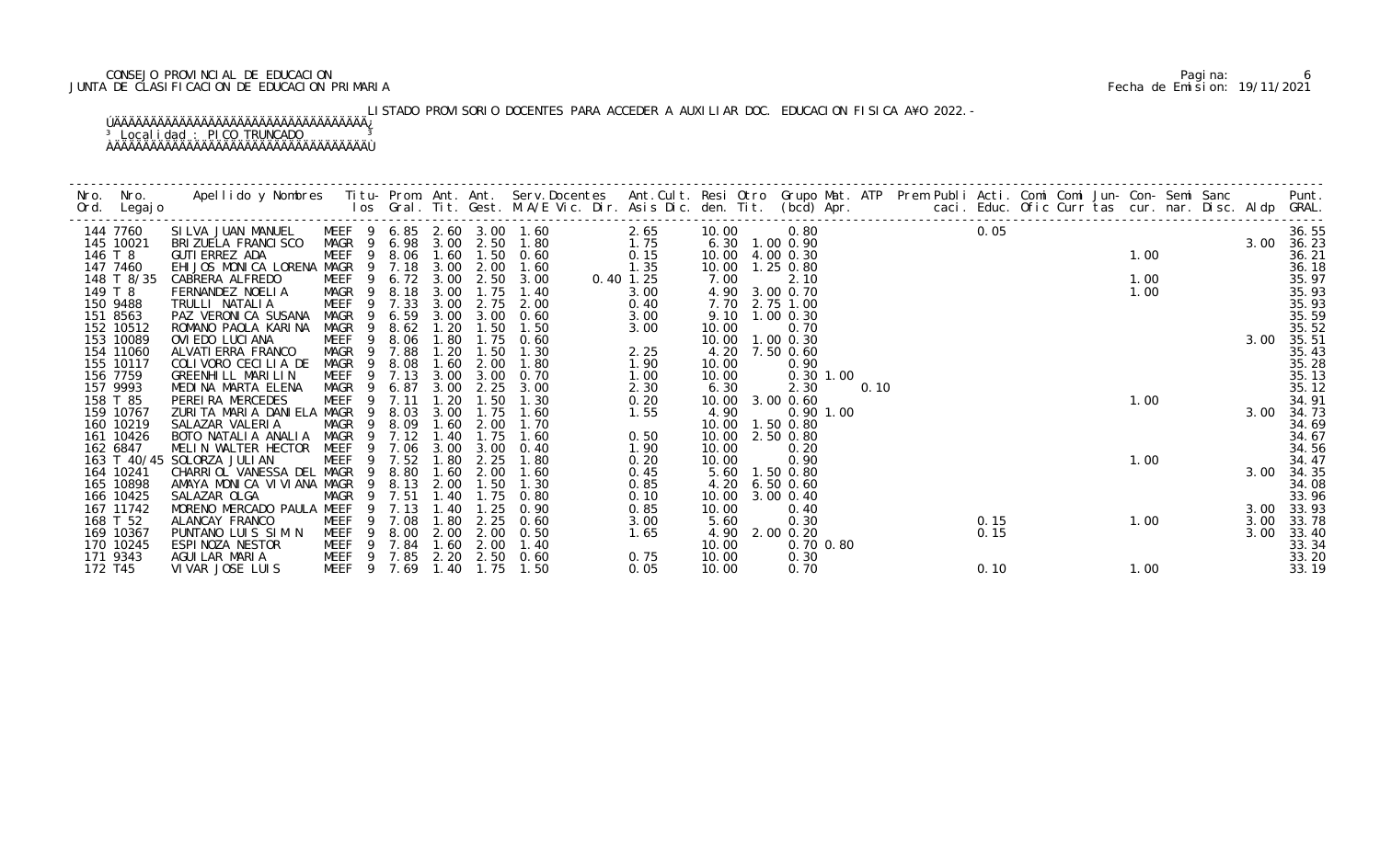## CONSEJO PROVINCIAL DE EDUCACION Pagina: 7 JUNTA DE CLASIFICACION DE EDUCACION PRIMARIA Fecha de Emision: 19/11/2021

# LISTADO PROVISORIO DOCENTES PARA ACCEDER A AUXILIAR DOC. EDUCACION FISICA A¥O 2022.-

|                        |                                                 |                                           |             |                |           |                                                          |              |                   |                        |  |      |                  |  |  |  |      | Punt.               |
|------------------------|-------------------------------------------------|-------------------------------------------|-------------|----------------|-----------|----------------------------------------------------------|--------------|-------------------|------------------------|--|------|------------------|--|--|--|------|---------------------|
| 173 T 8                | MU¥OZ GISELLE NATALI MEEF 9 6.48 1.20 1.25 0.80 |                                           |             |                |           | 0.25                                                     |              | 10.00 2.50 0.40   |                        |  |      | $1.00$<br>$1.00$ |  |  |  |      | 32.88               |
| 174 11918              | CORTEZ JORGE MARTIN                             |                                           |             |                |           | MEEF 9 7.86 0.80 1.00 0.70<br>$1.75$<br>$3.00$<br>$1.05$ |              | 10.00             | 0.30                   |  |      |                  |  |  |  |      | 3.00 32.66          |
| 175 10696              | PEREZ JOSE NASIF                                | MAGR 9 7.10 3.00 1.75 1.40                |             |                |           |                                                          |              | 4.90              | 0.70                   |  |      |                  |  |  |  | 3.00 | 32.60               |
| 176 10728              | GOMEZ DIANA MARIEL                              | MAGR 9 6.86 1.80 1.75 1.40                |             |                |           |                                                          |              | 4.90 3.00 0.60    |                        |  |      |                  |  |  |  |      | 32.31               |
| 177 T 40               | ACOSTA ANGELICA                                 | MAGR 9 7.97 0.80 1.25 0.80                |             |                |           |                                                          |              | 10.00             | 0.40                   |  |      |                  |  |  |  |      | 32.27               |
| 178 12413              | SALVA ROCIO AYELEN                              | MAGR 9 8.36 0.40 0.50 0.30                |             |                |           |                                                          | 0.45         | 10.00             | 0.10                   |  |      |                  |  |  |  |      | 3.00 32.11          |
| 179 10202<br>180 10399 | SANDOVAL GISELA<br>ALACA ELENA                  | MEEF 9 7.17<br>MAGR 9 7.06 1.60 1.75 1.60 |             |                | 1.60 2.00 | 1.00                                                     | 0.55<br>0.55 | 10.00             | 0.50<br>4.90 1.50 0.80 |  |      |                  |  |  |  |      | 31.82<br>3.00 31.76 |
| 181 7238               | BUSQUETS GABRIELA                               | MAGR 9                                    |             | 8.60 3.00 3.00 |           |                                                          | 3.00         | 4.90              |                        |  |      |                  |  |  |  |      | 31.50               |
| 182 10296              | LARA GONZALO MANUEL                             | MEEF                                      | 9 7.22      | 1.60           |           | 1.75 0.20                                                | 1.45         | 10.00             | 0.10                   |  |      |                  |  |  |  |      | 31.32               |
| 183 10290              | GONZALEZ JIMENA                                 | MAGR 9 6.05 1.60                          |             |                | 2.00      | 1.60                                                     |              | 10.00             | 0.80                   |  |      |                  |  |  |  |      | 31.05               |
| 184 12465              | I¥ARREA MARIA                                   | MAGR 9 7.54 0.20 0.25 0.20                |             |                |           |                                                          | 0.50         | 10.00             | 0.10                   |  |      |                  |  |  |  | 3.00 | 30.79               |
| 185 11681              | AGUIRRE RITA RAQUEL                             | MAGR 9 7.20                               |             | 3.00           | 1.25      | 0.70                                                     | 3.00         |                   | 2.80 3.00 0.30         |  |      |                  |  |  |  |      | 30.25               |
| 186 12330              | RUZ GABRI ELA LORENA                            | MAGR 9 7.23                               |             |                |           | 0.40 0.50 0.40                                           | 0.90         | 10.00  1.50  0.20 |                        |  |      |                  |  |  |  |      | 30.13               |
| 187 11306              | LUNA NORMA CRISTINA                             | MAGR 9 7.09                               |             | 3.00           | 1.50      | 0.40<br>3.00<br>0.60<br>1.40<br>1.90<br>1.90<br>3.00     |              | 3.50              | 3.00                   |  |      |                  |  |  |  |      | 30.09               |
| 188 11785              | ACU A MARIA                                     | MEEF<br>$\overline{9}$                    | 8.53        | 1.40           | 1.00      |                                                          |              | 10.00             |                        |  |      |                  |  |  |  |      | 29.93               |
| 189 11584              | PORTELA MARIANA DEL                             | MAGR                                      | 8.46<br>- 9 | 1.00           | 1.25      | 0.60                                                     |              |                   | 3.50 3.00 0.30         |  |      |                  |  |  |  |      | 29.91               |
| 190 10729              | MI CHELI WALTER                                 | MAGR 9 6.96 3.00                          |             |                | 1.75      | 1.40                                                     |              | 4.90              | 0.70                   |  |      |                  |  |  |  |      | 29.61               |
| 191 11579              | CARRI ZO I VANA                                 | MEEF 9 7.31                               |             | 3.00           | 1.25      | 0.60                                                     | 3.00         |                   | 3.50 1.50 0.30         |  |      |                  |  |  |  |      | 29.46               |
| 192 11439              | VELAZQUEZ ANTONIA                               | MAGR <sub>9</sub>                         | 8.58        | 1.20           | 1.25      | 1.00                                                     | 0.40         |                   | 3.50 4.00 0.50         |  |      |                  |  |  |  |      | 29.43               |
| 193 11722              | <b>FUENTES MIGUEL</b>                           | MAGR <sub>9</sub>                         | 8.05        | 3.00           | 1.25      | 0.40                                                     | 3.00         | 1.40              | 3.00 0.20              |  |      |                  |  |  |  |      | 29.30               |
| 194 11826              | CHAILE DAYANA MALENA MAGR 9                     |                                           | 8.35        | 0.80           |           | $1.00 \t 0.80$                                           | 0.10         |                   | 2.80 3.00 0.40         |  |      |                  |  |  |  | 3.00 | 29.25               |
| 195 12565              | NIETO LESTER IVAN                               | MEEF 9 8.40                               |             | 0.20           | 0.25      |                                                          | 1.25         | 10.00             |                        |  |      |                  |  |  |  |      | 29.10               |
| 196 11250              | ARAGON DANIEL                                   | MAGR 9 7.44 3.00                          |             |                |           | 1.50 0.40                                                | 3.00         | 4.20              | 0.20                   |  |      | 0.10             |  |  |  |      | 28.84               |
| 197 12305              | LASTRA CATERINA                                 | MEEF                                      | 9           |                |           | 8.04 0.40 0.50 0.20                                      | 0.45         | 10.00             | 0.10                   |  |      |                  |  |  |  |      | 28.69               |
| 198 11603              | LARREA MARIA ELENA                              | MAGR 9 7.24                               |             | 1.60           | 1.25      | $1.90$<br>0.25<br>1. 20                                  |              |                   | 3.50 2.00 0.60         |  | 0.15 |                  |  |  |  |      | 28.44               |
| 199 11844              | HERRERA AILSA YANINA MAGR 9 7.91 0.80 1.00 0.90 |                                           |             |                |           |                                                          |              | 2.80 2.50 0.40    |                        |  |      |                  |  |  |  | 3.00 | 28.31               |
| 200 12083              | FIGUEROA CARLOS                                 | MEEF 9 7.19 0.60 0.75 0.40                |             |                |           |                                                          |              | 10.00             | 0.20                   |  |      |                  |  |  |  |      | 28.14               |
| 201 12073              | MEEF 9 7.42 0.60 0.75 0.10<br>SAEZ FACUNDO      |                                           |             |                |           |                                                          | 0.25         | 10.00             |                        |  |      |                  |  |  |  |      | 28.12               |